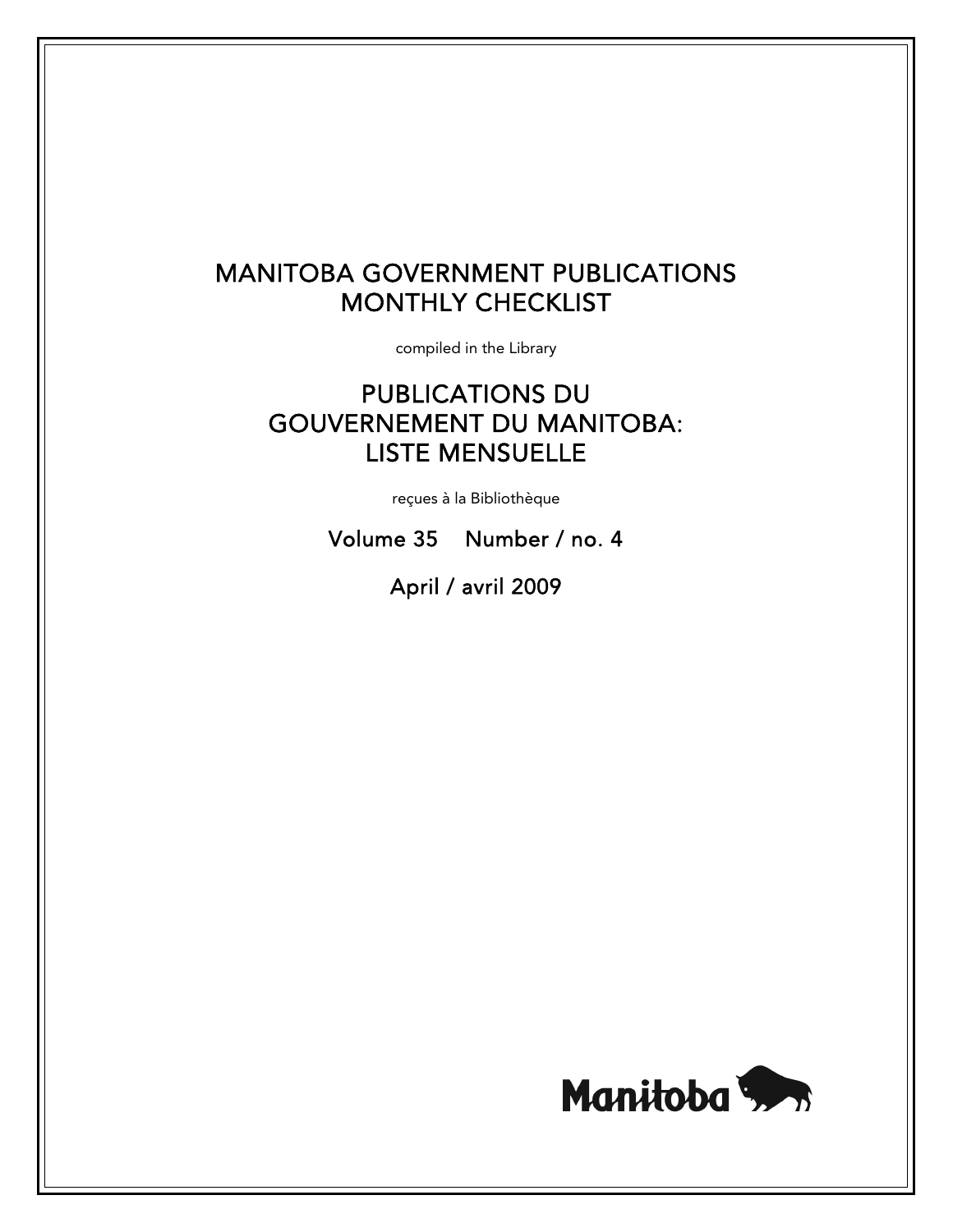## **MANITOBA GOVERNMENT PUBLICATIONS / PUBLICATIONS DU GOUVERNEMENT DU MANITOBA April / Avril 2009**

## *\*\*Monthly Checklist* **URLs**

 If the most current edition of a publication is available on the Internet, a URL is provided in the *Monthly Checklist* for that specific title and edition. Otherwise, the URL links only to the index page of a departmental or agency Web site where previous editions of the publication are found. The user is encouraged to refer back periodically to the index page until the most recent edition is posted there.

# **\*\*Adresses URL dans la** *Liste mensuelle*

Si l'édition la plus récente d'une publication est disponible sur Internet, une adresse URL est fournie dans la *Liste mensuelle* pour le titre et l'édition spécifiques. Dans le cas contraire, l'adresse URL renvoie uniquement à la page d'index d'un ministère ou d'une agence ministérielle où l'on retrouve des éditions antérieures de la publication. L'usager devrait consulter régulièrement la page d'index jusqu'à ce que l'édition la plus récente y soit affichée.

# **OFFICIAL PUBLICATIONS / PUBLICATIONS OFFICIELLES**

\*The Manitoba gazette : part I, proclamations and government notices = Gazette du Manitoba : partie I, proclamations et avis du gouvernement. [No. 1] (1871)- . **CURRENT ED**.: Vol. 138, no. 14-18. (April 4 – May 2, 2009).

\*The Manitoba gazette : part II, regulations = Gazette du Manitoba : partie II, règlements. [No. 1]  $(1871) -$ .

**CURRENT ED**.: Vol. 138, no. 14-18. (April 4 – May 2, 2009). Subscription: \$83.55 part I and part II; \$55.70 part I or part II.

# **Legislative Assembly / Assemblée législative**

\*Bills = Projets de loi. Winnipeg: Queen's Printer, 19-- (Price: \$150.00 + GST) New Bills:

8. The Civil Service Superannuation Amendment Act (Enhanced Manitoba Hydro Employee Benefits and Other Amendments) = Loi modifiant la Loi sur la pension de la fonction publique (prestations améliorées à l'intention des employés d'Hydro-Manitoba et autres modifications) 12. The Residential Tenancies Amendment Act = Loi modifiant la Loi sur la location à usage d'habitation

13. The Medical Amendment Act = Loi modifiant la Loi médicale

14. The Consumer Protection Amendment Act (Payday Loans) = Loi modifiant la Loi sur la protection du consommateur (prêts de dépannage)

15. The Victims' Bill of Rights Amendment Act = Loi modifiant la Déclaration des droits des victimes

16. The Police Services Act = Loi sur les services de police

17. The Workers Compensation Amendment Act = Loi modifiant la Loi sur les accidents du travail

18. The Regulated Health Professions Act = Loi sur les professions de la santé réglementées

19. The Mortgage Dealers Amendment and Securities Amendment Act = Loi modifiant la Loi sur les courtiers d'hypothèques et la Loi sur les valeurs mobilières

20. The Manitoba Hydro Amendment and Public Utilities Board Amendment Act (Electricity Reliability) = Loi modifiant la Loi sur l'Hydro-Manitoba et la Loi sur la Régie des services publics (fiabilité du réseau électrique)

21. The Labour Mobility Act = Loi sur la mobilité de la main-d'œuvre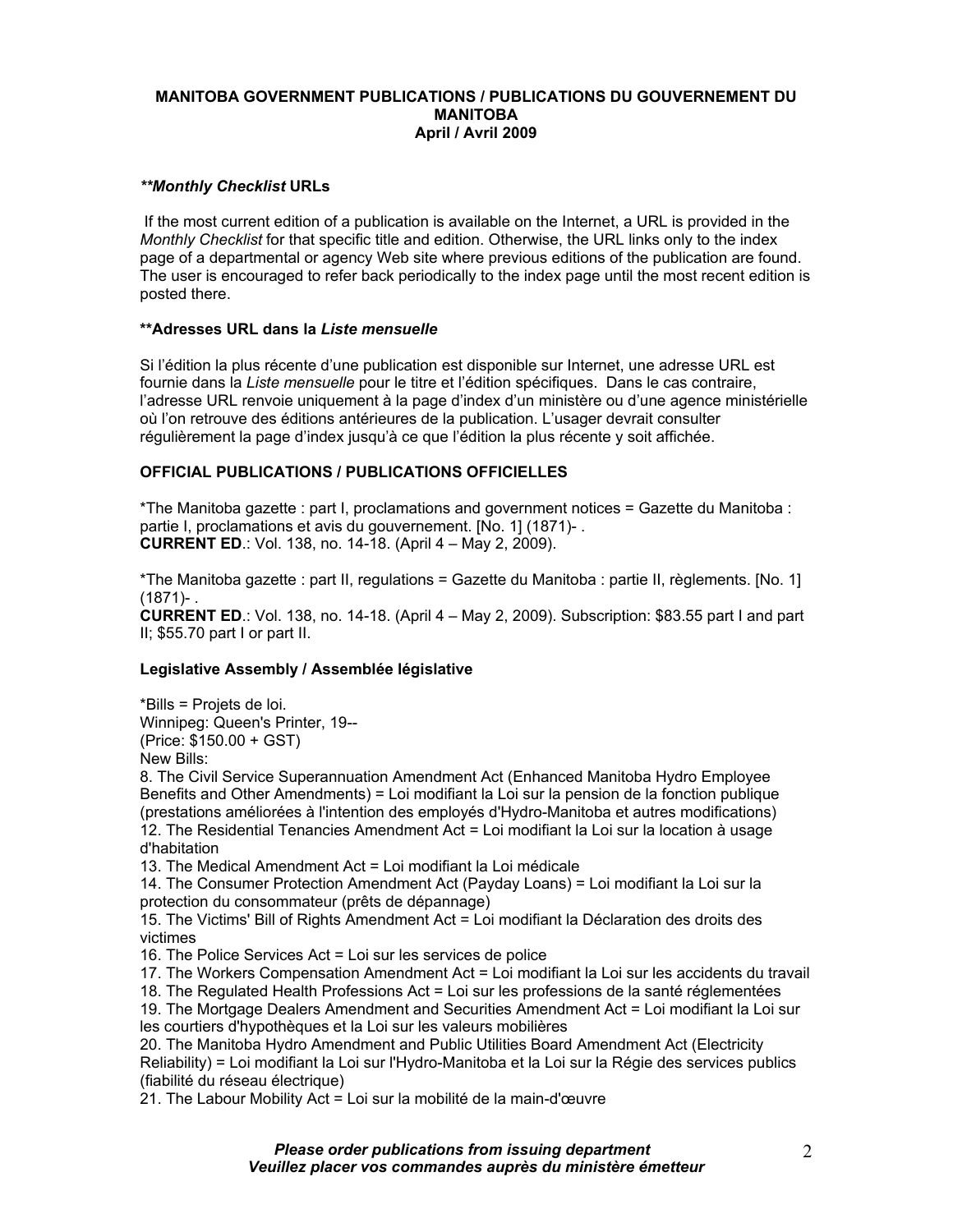22. The Cooperatives Amendment Act = Loi modifiant la Loi sur les coopératives

23. The Buildings and Mobile Homes Amendment Act = Loi modifiant la Loi sur les bâtiments et les maisons mobiles

24. The Colleges Amendment and Le Collège Universitaire de Saint-Boniface Amendment Act (College Degrees) = Loi modifiant la Loi sur les collèges et la Loi sur le Collège universitaire de Saint-Boniface (grades des collèges)

25. The Statistics Amendment Act = Loi modifiant la Loi sur les statistiques

26. The Apprenticeship and Certification Act = Loi sur l'apprentissage et la reconnaissance professionnelle

27. The Gaming Control Amendment Act = Loi modifiant la Loi sur la Commission de régie du jeu 28. The Private Investigators and Security Guards Amendment Act = Loi modifiant la Loi sur les détectives privés et les gardiens de sécurité

29. The Environment Amendment Act = Loi modifiant la Loi sur l'environnement

30. The Budget Implementation and Tax Statutes Amendment Act, 2009 = Loi d'exécution du budget de 2009 et modifiant diverses dispositions législatives en matière de fiscalité

31. The Manitoba Floodway Authority Amendment Act = Loi modifiant la Loi sur la Commission du canal de dérivation du Manitoba

32. The Centre culturel franco-manitobain Act = Loi sur le Centre culturel franco-manitobain. 222. The Justice for Victims of Child Pornography Act = Loi sur l'indemnisation des victimes de pornographie juvénile

**http://web2.gov.mb.ca/bills/39-3/index.php**

Debates and proceedings: official report (Hansard) / Legislative Assembly of Manitoba. Winnipeg: Legislative Assembly of Manitoba, 1958-

**CURRENT ED**.: no. 20-36B (April 6 – May 5, 2009;  $3^{rd}$  session,  $39^{th}$  Legislature, 2008/09). **http://www.gov.mb.ca/legislature/hansard/3rd-39th/calendar.html**

Order paper and notice paper = Feuilleton et avis.

Winnipeg: The Assembly, 19--

**CURRENT ED**.: no. 21-36 (April 7 - May 5, 2009;  $3^{rd}$  session, 39th Legislature, 2008/09) (Not for distribution).

**http://www.gov.mb.ca/legislature/house\_biz/orderpaper.pdf**

Votes and proceedings = Procès-verbal. Winnipeg: Legislative Assembly of Manitoba, 19-- **CURRENT ED**.: no. 20-34 (April 6-30, 2009;  $3^{rd}$  session,  $39^{th}$  Legislature, 2008/09) (Not for distribution). **http://www.gov.mb.ca/legislature/house\_biz/3rd-39th/3rd-39th.html**

## **Standing Committees**

Standing Committee on Public Accounts Winnipeg: Standing Committee on Public Accounts, 1973- **CURRENT ED.:** Vol. 61, no. 3 (April 15, 2009; 3<sup>rd</sup> Session, 39<sup>th</sup> Legislature, 2008/09) (Not for distribution). **http://www.gov.mb.ca/legislature/hansard/3rd-39th/committee\_calendar.html**

## **Subcommittees**

Subcommittee on Senate Elections. Winnipeg: Subcommittee on Senate Election, 2009- Note: the Subcommittee is made up of 7 members from the Special Committee on Senate Reform. **CURRENT ED**.: Vol. 60, no. 8-9 (April 25 – May 2, 2009; 3rd Session, 39th Legislature, 2008/09). (Not for distribution). **http://www.gov.mb.ca/legislature/hansard/3rd-39th/committee\_calendar.html**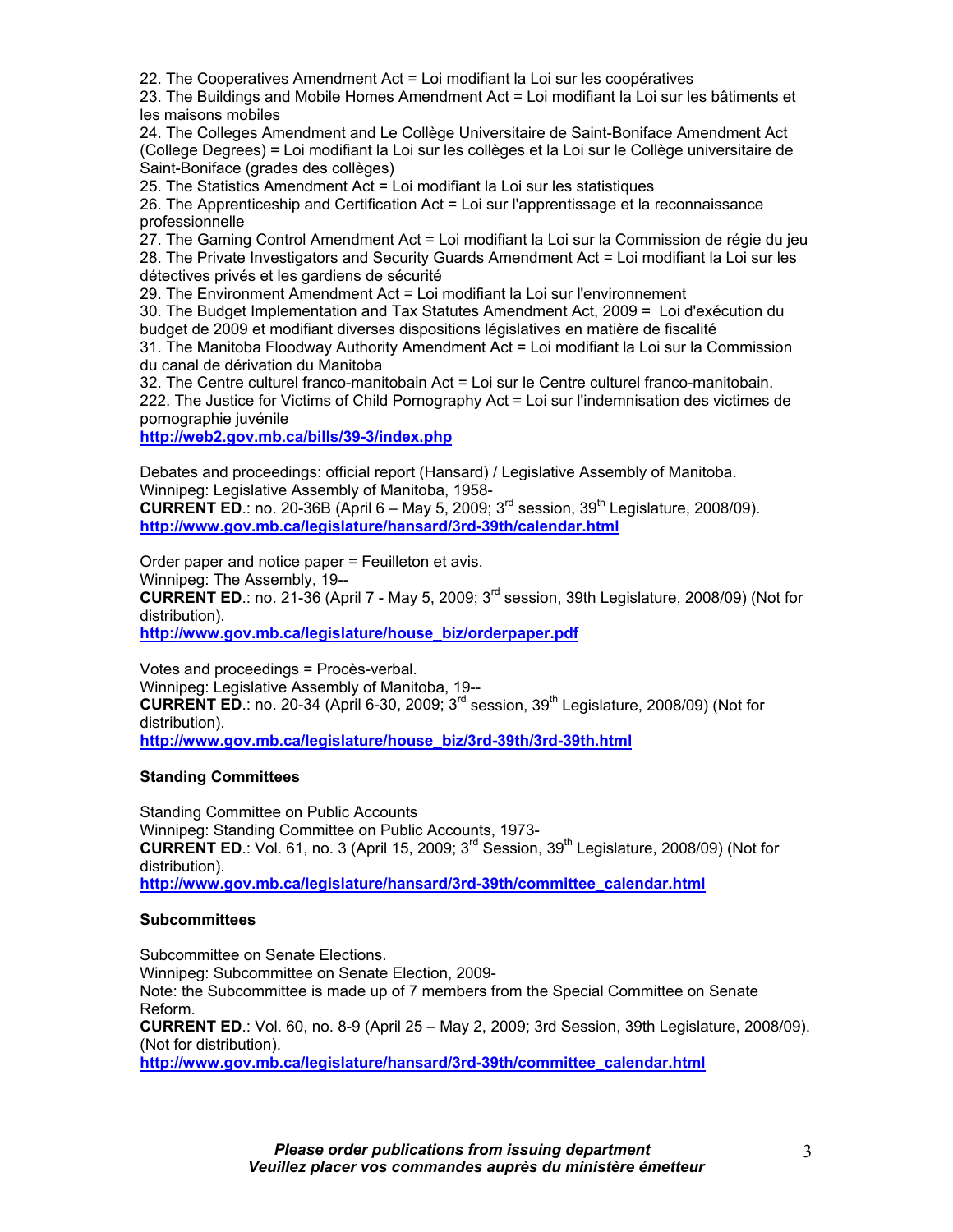# **ABORIGINAL AND NORTHERN AFFAIRS / AFFAIRES AUTOCHTONES ET DU NORD**

#### **Communities Economic Development Fund**

Quarterly financial report for the quarter ended... Winnipeg: Communities Economic Development Fund, 1993- **CURRENT ED**.: 3rd Quarter: December 31, 2008 (S.P. no. 28, 3rd Session, 39th Legislature).

#### **Financial and Administrative Services**

Supplementary information for legislative review: departmental expenditure estimates: Manitoba Aboriginal and Northern Affairs. Winnipeg: Manitoba Aboriginal and Northern Affairs, 2000- **CURRENT ED**.: 2009/10. (S.P. no. 48, 3rd session, 39th Legislature 2008/09).

#### **Program Planning and Development**

Community contact: for and about local government development. Winnipeg: Manitoba Aboriginal and Northern Affairs, 2001- **CURRENT ED**.: March/April2009. Frequency: Varies **http://www.gov.mb.ca/ana/news/newsletters/index.html**

# **ADDICTIONS FOUNDATION OF MANITOBA / FONDATION MANITOBAINE DE LUTTE CONTRE LES DÉPENDANCES**

Adolescence without shelter: a comprehensive description of issues faced by street youth in Winnipeg / Jennifer Bodnarc. Winnipeg: Addictions Foundation of Manitoba, 2006. 63 pages (Not for distribution. Print from Internet) **http://www.afm.mb.ca/Research/documents/StreetYouthReport.pdf**

Alcohol and other drug use in Manitoba students / David Patton... [et al.]. Winnipeg: Addictions Foundation of Manitoba, 2005. 62 pages (Not for distribution. Print from Internet) **http://www.afm.mb.ca/pdf/Alcohol%20and%20other%20drug%20use%20by%20Manitoba% 20students%202005%20report.pdf** 

Executive summary, alcohol and other drugs: students in Manitoba, 2007 / Krista Friesen... [et al.].

Winnipeg: Addictions Foundation of Manitoba, 2008.

4 pages

(Not for distribution. Print from Internet)

**http://www.afm.mb.ca/Media%20Room/documents/ExecutiveSummary.pdf**

Still without shelter: a description of issues faced by street youth in Winnipeg in 2007 / David Patton... [et. al.].

Winnipeg: Addictions Foundation of Manitoba, 2008.

51 pages

(Not for distribution. Print from Internet)

**http://www.afm.mb.ca/Media%20Room/documents/StreetYouthReport2007October08.pdf**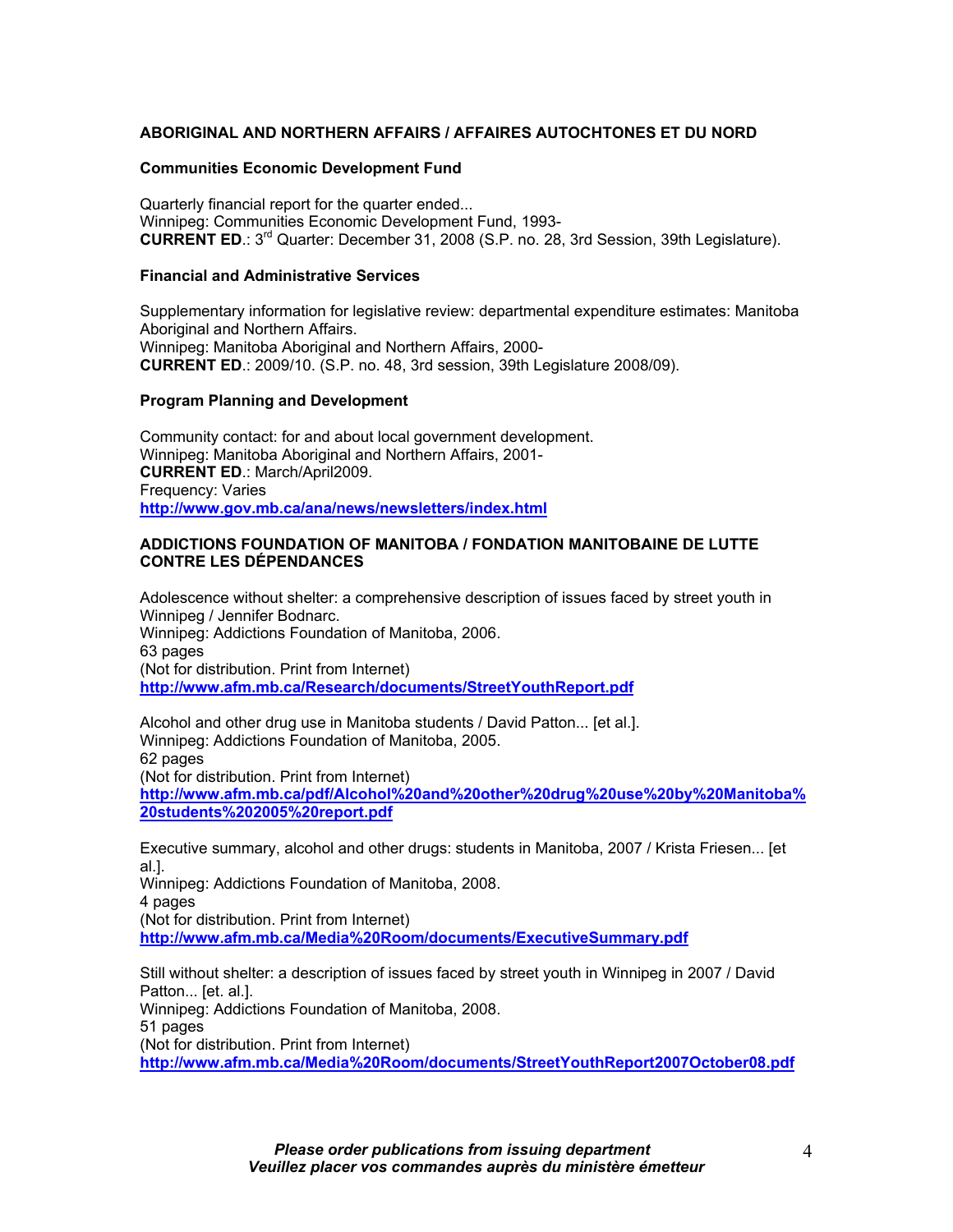Student gambling report summary: Manitoba 2007. Winnipeg: Addictions Foundation of Manitoba, 2008. 16 pages (Not for distribution. Print from Internet) **http://www.afm.mb.ca/Research/documents/MBStudentGamblingSummaryReportNov-08.pdf**

# **ADVANCED EDUCATION AND LITERACY / ENSEIGNEMENT POSTSECONDAIRE ET ALPHABÉTISATION**

#### **Adult Learning and Literacy / Apprentissage et alphabétisation pour adultes**

Adult Learning Centres in Manitoba, annual report = Centres d'apprentissage pour adultes du Manitoba, rapport annuel. Winnipeg: Manitoba Advanced Education and Literacy, 2004- **CURRENT ED**.: 2007/08 (S.P. no. 31, 39th Legislature, 3rd session, 2008/09). **http://www.edu.gov.mb.ca/ael/all/publications/**

#### **Finance and Administration**

Supplementary information for legislative review: departmental expenditure estimates: Manitoba Advanced Education and Literacy. Winnipeg: Manitoba Advanced Education and Literacy, 2007- **CURRENT ED**.: 2009/10 (S.P. no. 42, 3rd session, 39th Legislature, 2008/09).

#### **Student Aid / Aide aux étudiants**

Annual report, Manitoba Student Aid Program = Aide aux étudiants, rapport annuel Programme manitobain d'aide aux étudiants. Winnipeg: Manitoba Advanced Education, 2001- **CURRENT ED**.: 2007/08 (S.P. no. 32, 3rd session, 39th Legislature). **http://www.edu.gov.mb.ca/ael/docreports/index.html**

#### **AGRICULTURE, FOOD AND RURAL INITIATIVES / AGRICULTURE, ALIMENTATION ET INITIATIVES RURALES**

Memorandum of Understanding between the Province of Manitoba, Canada and the Dnipropetrovsk Regional State Administration, Ukraine. Winnipeg: The Province of Manitoba, 2008. 4 pages (Not for distribution. Print from Internet) **http://www.manitoba.ca/asset\_library/en/premier/OSB\_MOU\_ukraine\_en.pdf**

Supplementary information for legislative review: departmental expenditure estimates, Manitoba Agriculture, Food and Rural Initiatives. Winnipeg: Manitoba Agriculture, Food and Rural Initiatives, 1987- **CURRENT ED**.: 2009/10. (S.P. no. 41, 3rd session, 39th Legislature, 2008-2009).

#### **Knowledge Management**

Agriculture statistics. Winnipeg: Manitoba Agriculture, Food and Rural Initiatives, Knowledge Management, 1979- **CURRENT ED**.: Farm cash receipts estimates January-December 2007R, 2008P. Frequency: Irregular **http://www.gov.mb.ca/agriculture/statistics/index.html**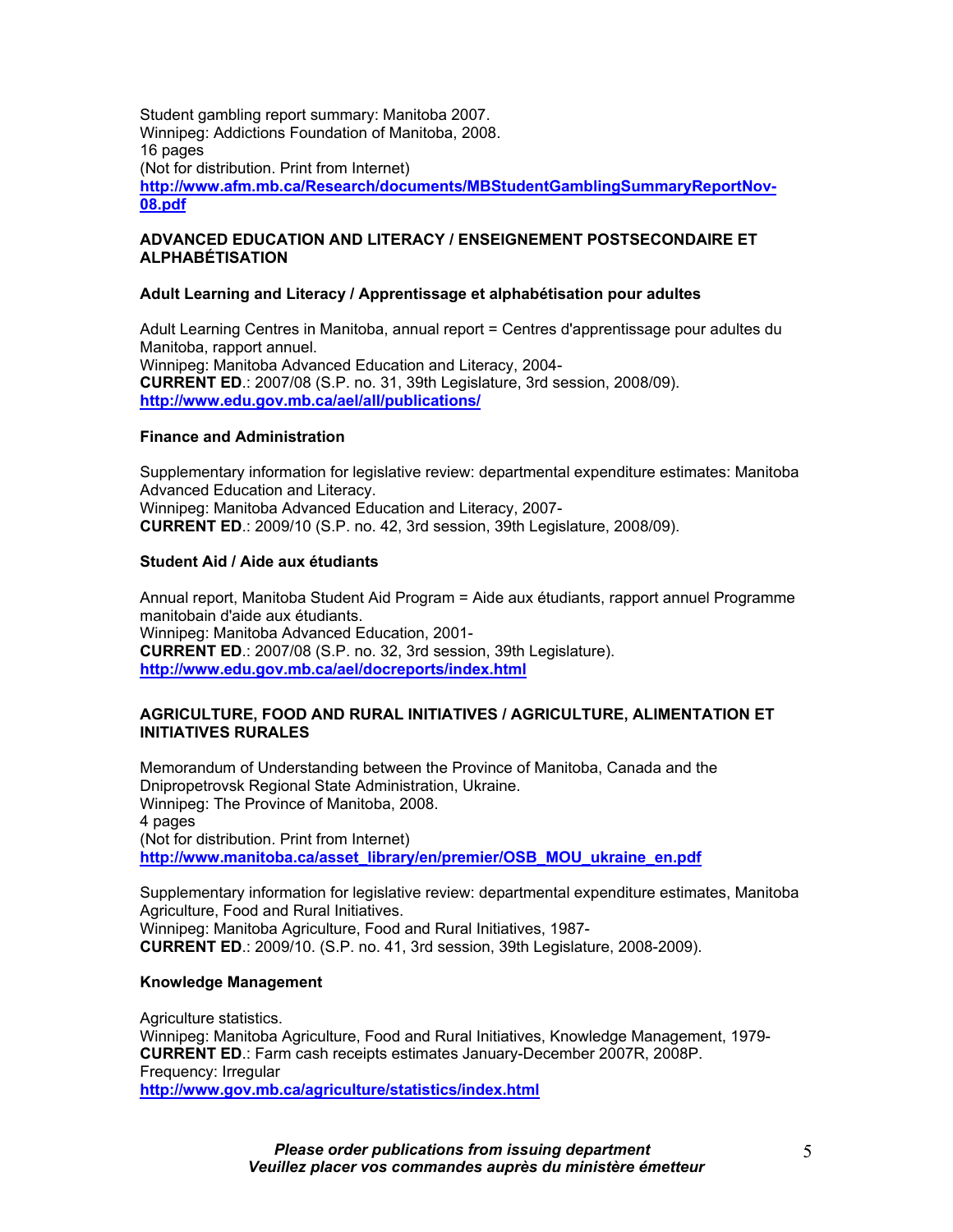## **Marketing and Farm Business Management**

Manitoba food products directory. Winnipeg: Manitoba Agriculture, Food and Rural Initiatives, Marketing Branch, 1981- **CURRENT ED**.: 2009. **http://web2.gov.mb.ca/agriculture/fpd/index.php**

# **APPEAL COMMISSION / COMMISSION D'APPEL**

Manitoba Appeal Commission and Medical Review Panel annual report. Winnipeg: Appeal Commission, Manitoba, 2001- **CURRENT ED**.: 2008. (S.P. no. 37, 39th Legislature, 3rd Session, 2008/09). **http://appeal.mb.ca/pdf/2008ar.pdf** 

## **ASSINIBOINE COMMUNITY COLLEGE / COLLÈGE COMMUNAUTAIRE ASSINIBOINE**

Academic report, Assiniboine Community College. Brandon, Man.: Assiniboine Community College, 1996- **CURRENT ED**.: 2007/08. **http://public.assiniboine.net/Portals/0/ACC%20ReportDec08%20WEB.pdf**

## **COMPETITIVENESS, TRAINING AND TRADE / COMPÉTITIVITÉ, FORMATION PROFESSIONELLE ET COMMERCE**

#### **Administration and Finance**

Supplementary information for legislative review: departmental expenditure estimates: Manitoba Competitiveness, Training and Trade. Winnipeg: Manitoba Competitiveness, Training and Trade, 2007- **CURRENT ED**.: 2009/10. (S.P. no. 45, 3rd session, 39th Legislature 2008/09).

## **CONSERVATION**

#### **Manitoba Clean Environment Commission**

An investigation into nutrient reduction and ammonia treatment at the City of Winnipeg's wastewater treatment facilities / Manitoba Clean Environment Commission. Winnipeg: Manitoba Clean Environment Commission, 2009. 70 pages **http://www.cecmanitoba.ca/resource/File/Winnipeg\_Wastewater/NvP\_report\_final.pdf**

#### **Manitoba Hazardous Waste Management Corporation**

Annual report, Manitoba Hazardous Waste Management Corporation / Manitoba Hazardous Waste Management Corporation. Winnipeg: Manitoba Hazardous Waste Management Corporation, 1988- **CURRENT ED**.: 2007/08 (S.P. no. 33, 3rd session, 39th Legislature).

#### **CULTURE, HERITAGE, TOURISM AND SPORT / CULTURE, PATRIMOINE, TOURISME ET SPORT**

## **Film Classification Board**

Monthly report. Winnipeg: Manitoba Culture, Heritage, Tourism and Sport, Film Classification Board, 1983-

> *Please order publications from issuing department Veuillez placer vos commandes auprès du ministère émetteur*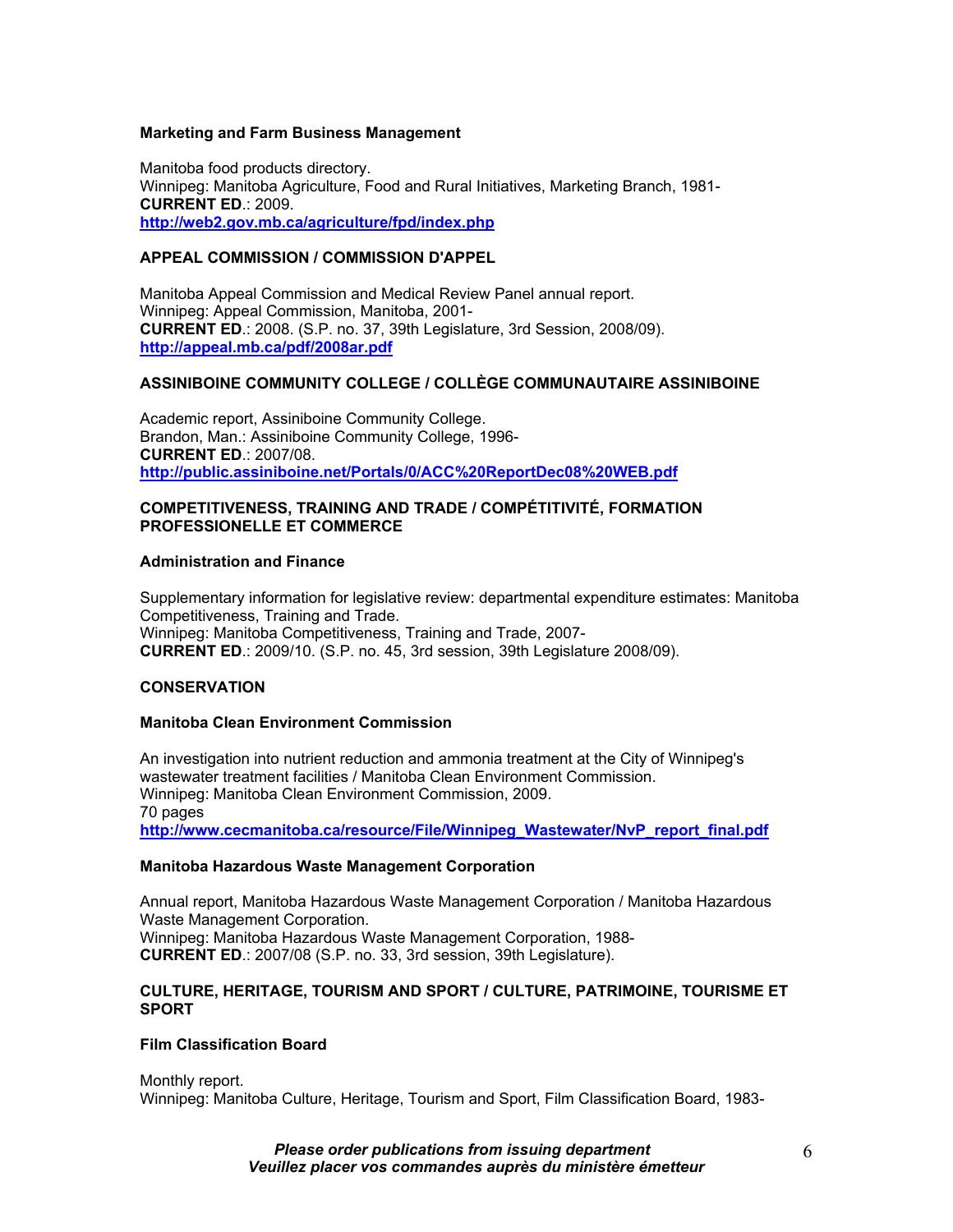## **CURRENT ED**.: April 2009.

## **Financial and Administrative Services**

Supplementary information for legislative review: departmental expenditure estimates: Manitoba Culture, Heritage, Tourism and Sport. Winnipeg: Manitoba Culture, Heritage, Tourism and Sport, 2007- **CURRENT ED**.: 2009/10. (S.P. no. 47, 3rd session, 39th Legislature, 2008/09).

# **Legislative Library**

Selected new titles: recent additions to the Library collection. Winnipeg: Manitoba Legislative Library, Manitoba Culture, Heritage, Tourism and Sport, 1984 - **CURRENT ED**.: April/May 2009. Frequency: Monthly **http://www.gov.mb.ca/chc/leg-lib/esnt.html**

# **EDUCATION, CITIZENSHIP AND YOUTH / ÉDUCATION, CITOYENNETÉ ET JEUNESSE**

# **Financial and Administrative Services**

Supplementary information for legislative review: departmental expenditure estimates: Manitoba Education, Citizenship and Youth. Winnipeg: Manitoba Education, Citizenship and Youth, 2004- **CURRENT ED**.: 2009/10. (S.P. no. 43, 3rd session, 39th Legislature 2008/09).

# **Public Schools Finance Board / Commission des finances des écoles publiques**

Rapport annuel, Commission des finances des écoles publiques. Winnipeg: Éducation et de la formation professionnelle Manitoba, 1995- **ÉD. RÉCENTE**: 2007/08.

## **School Programs Division / Division des programmes scolaires**

What educators need to know about FASD: working together to educate children in Manitoba with fetal alcohol spectrum disorder.

Winnipeg: Healthy Child Manitoba and Manitoba Education, Citizenship and Youth, 2009. 76 pages

Also available in French under title: Ce que les éducateurs doivent savior sur l'ETCAF. **http://www.gov.mb.ca/healthychild/fasd/FASDEducatorsEN.pdf**

Ce que les éducateurs doivent savior sur l'ETCAF: travailler ensemble afin d'éduquer les enfants du Manitoba aux prises avec l'ensemble des troubles causés par l'alcoolisation fœtale. Winnipeg: Enfants en santé Manitoba et Éducation, Citoyenneté et Jeunesse Manitoba, 2009. 76 p.

Aussi publié en anglais sous le titre: What educators need to know about FASD. **http://www.gov.mb.ca/healthychild/fasd/FASDEducatorsFR.pdf**

# **FINANCE / FINANCES**

Supplementary information for legislative review: departmental expenditure estimates: Manitoba Finance.

Winnipeg: Manitoba Finance, 1982-

**CURRENT ED**.: 2009/10. (S.P. no. 44, 3rd session, 39th Legislature 2008/09).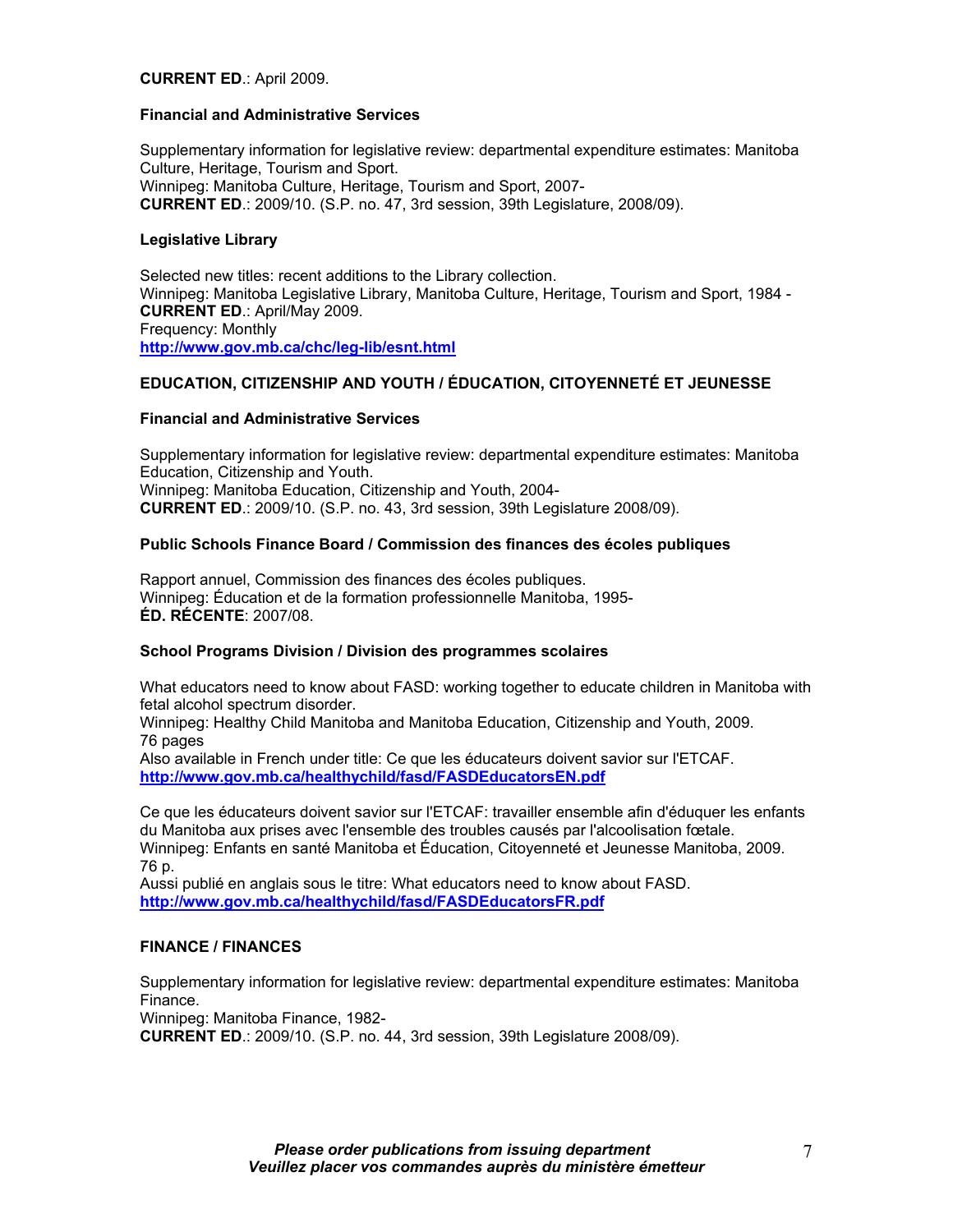# **HEALTH AND HEALTHY LIVING** / **SANTÉ ET VIE SAINE**

#### **Administration, Finance and Accountability**

Annual statistics, Manitoba Health and Healthy Living. Winnipeg: Manitoba Health and Healthy Living, 2007- **CURRENT ED**.: 2007/08 (Not for distribution. Print from Internet). **http://www.gov.mb.ca/health/annstats/as0708.pdf**

## **Communicable Disease Control**

Manitoba immunization monitoring system (MIMS): annual report. Winnipeg: Manitoba Health, Public Health Branch, 1990- **CURRENT ED**.: 2007 (Not for distribution. Print from Internet). **http://www.gov.mb.ca/health/publichealth/cdc/vpd.html#reports**

# **INFRASTRUCTURE AND TRANSPORTATION / INFRASTRUCTURE ET TRANSPORTS**

#### **Administration and Finance**

Supplementary information for legislative review: departmental expenditure estimates: Manitoba Infrastructure and Transportation. Winnipeg: Manitoba Infrastructure and Transportation, 2007- **CURRENT ED**.: 2009/10 (S.P. no. 46, 3rd session, 39th Legislature 2008/09).

# **INTERGOVERNMENTAL AFFAIRS / AFFAIRES INTERGOUVERNEMENTALES**

#### **Community Planning and Development**

Provincial land use policies: rationale and highlights, for consultation purposes. Winnipeg: Intergovernmental Affairs, 2009. 8 pages

Also available in French under title: Les politiques provinciales d'occupation des sols: justification et grandes lignes à des fins de consultation. **http://www.gov.mb.ca/ia/plups/pdf/rationale.pdf**

Les politiques provinciales d'occupation des sols: justification et grandes lignes à des fins de consultation.

Winnipeg: Affaires intergouvernementales, 2009.

8 p.

Aussi publié en anglais sous le titre: Provincial land use policies: rationale and highlights, for consultation purposes.

(À ne pas distribuer. S'il vous plaît imprimer à partir d'Internet) **http://www.gov.mb.ca/ia/plups/pdf/rationale\_fr.pdf**

## **JUSTICE**

Evaluation of the Victims' Bill of Rights: summary of the final report. Winnipeg: Manitoba Justice, 2008. 5 pages S.P. no. 19, 3rd session, 39th Legislature, 2008/09.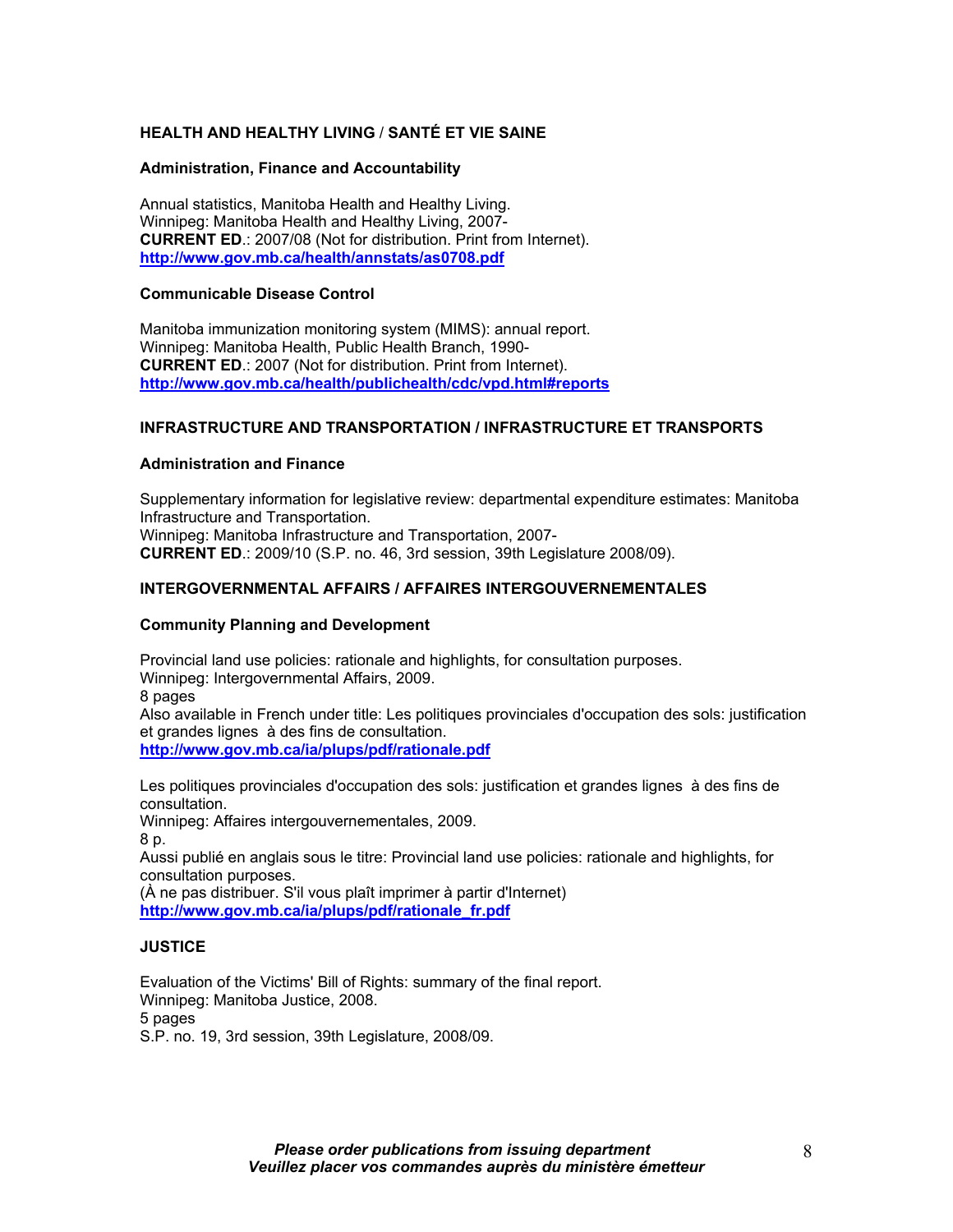## **Administration and Finance**

Supplementary information for legislative review: departmental expenditure estimates: Manitoba Justice. Winnipeg: Manitoba Justice, 1989- **CURRENT ED**.: 2009/10. (S.P. no. 40, 3rd session, 39th Legislature, 2008/2009).

# **Law Reform Commission**

Private international law. Winnipeg: Manitoba Law Reform Commission, 2009. 47 pages ISBN: 9780771115 **http://www.gov.mb.ca/justice/mlrc/reports/119.pdf**

Enduring powers of attorney: areas for reform, final report 2008. Winnipeg: Western Canada Law Reform Agencies, 2008. 91 pages ISBN: 1896078397 (Not for distribution. Print from Internet) **http://www.gov.mb.ca/justice/mlrc/reports/epa2008.pdf**

Enduring power of attorney: areas for reform, supplementary report. Winnipeg: Manitoba Law Reform Commission, 2008. 40 pages ISBN: 0978771115 **http://www.gov.mb.ca/justice/mlrc/reports/epa\_sup\_report.pdf** 

Posthumously conceived children: intestate succession and dependants relief, The Intestate Succession Act: sections 1(3). Winnipeg: Manitoba Law Reform Commission, 2009. 38 pages ISBN: 9780771115 **http://www.gov.mb.ca/justice/mlrc/reports/118.pdf**

## **Manitoba Human Rights Commission**

MHR connections. Winnipeg: Manitoba Human Rights Commission, 2001- **CURRENT ED**.: Vol. 9 no. 4 (April 2009). Frequency: Monthly **http://www.gov.mb.ca/hrc/english/publications/newsletter/** 

## **Public Security / Sécurité publique**

Projet antigang: sensibilisation des familles et des collectivités aux gangs de rue. Winnipeg: Justice Manitoba, 2007. 96 p. Troisième éd. **http://www.gov.mb.ca/justice/safe/gangproof/pdf/ganghandbook.fr.pdf**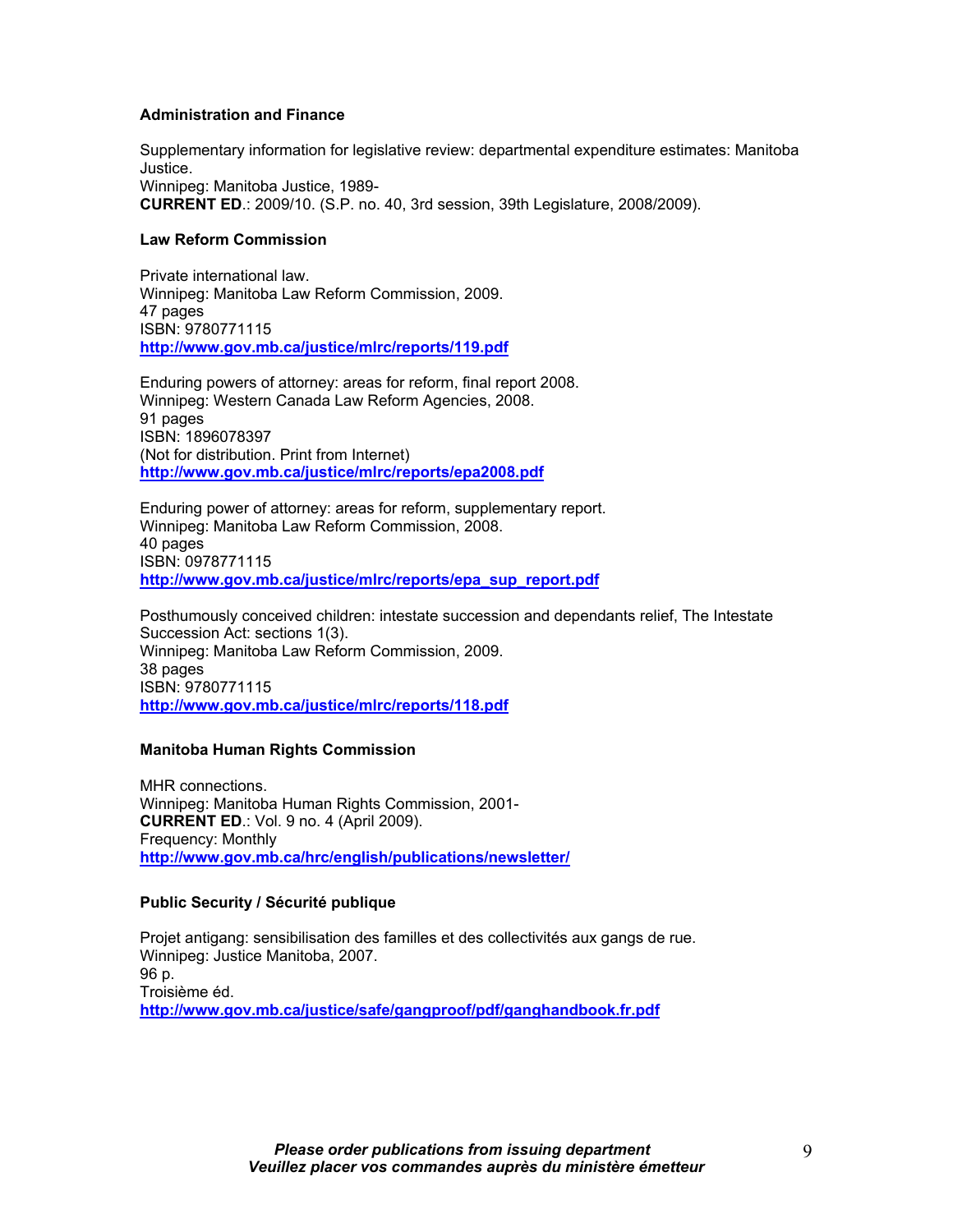## **LABOUR AND IMMIGRATION / TRAVAIL ET IMMIGRATION**

#### **Status of Women**

Living in Manitoba: a resource guide for immigrant women. Winnipeg: Manitoba Labour and Immigration, Status of Women, 2009. 109 pages **http://www.gov.mb.ca/msw/publications/immigrant\_guide.pdf**

# **MANITOBA BUREAU OF STATISTICS / BUREAU DE STATISTIQUES DU MANITOBA**

Quarterly economic summary. Winnipeg: Manitoba Bureau of Statistics, 1982- **CURRENT ED**.: Vol. 24, no. 4. (Issued April 3, 2009). Subscription: \$120.00 per year.

Manitoba statistical review. Winnipeg: Manitoba Bureau of Statistics, 1976- **CURRENT ED**.: Vol. 33, no. 4 (Fourth Quarter 2008). Subscription: \$55.00 per year.

Consumer price index report. Winnipeg: Manitoba Bureau of Statistics, 1987- **CURRENT ED**.: March 2009. Frequency: Monthly

Labour force statistics report. Winnipeg: Manitoba Bureau of Statistics, 1987- **CURRENT ED**.: March 2009. Frequency: Monthly

# **MANITOBA PUBLIC INSURANCE CORPORATION / SOCIÉTÉ D'ASSURANCE PUBLIQUE DU MANITOBA**

Quarterly financial report, Manitoba Public Insurance. Winnipeg: Manitoba Public Insurance Corporation, 1988- **CURRENT ED**.: 4th Quarter (S.P. no. 34, 3rd Session, 39<sup>th</sup> Legislature). **http://www.mpi.mb.ca/english/newsroom/quarterly.html**

#### **RED RIVER COLLEGE**

Academic annual report, Red River College. Winnipeg: Red River College, 1997- **CURRENT ED**.: 2007/08. http://www.rrc.mb.ca/index.php?pid=1232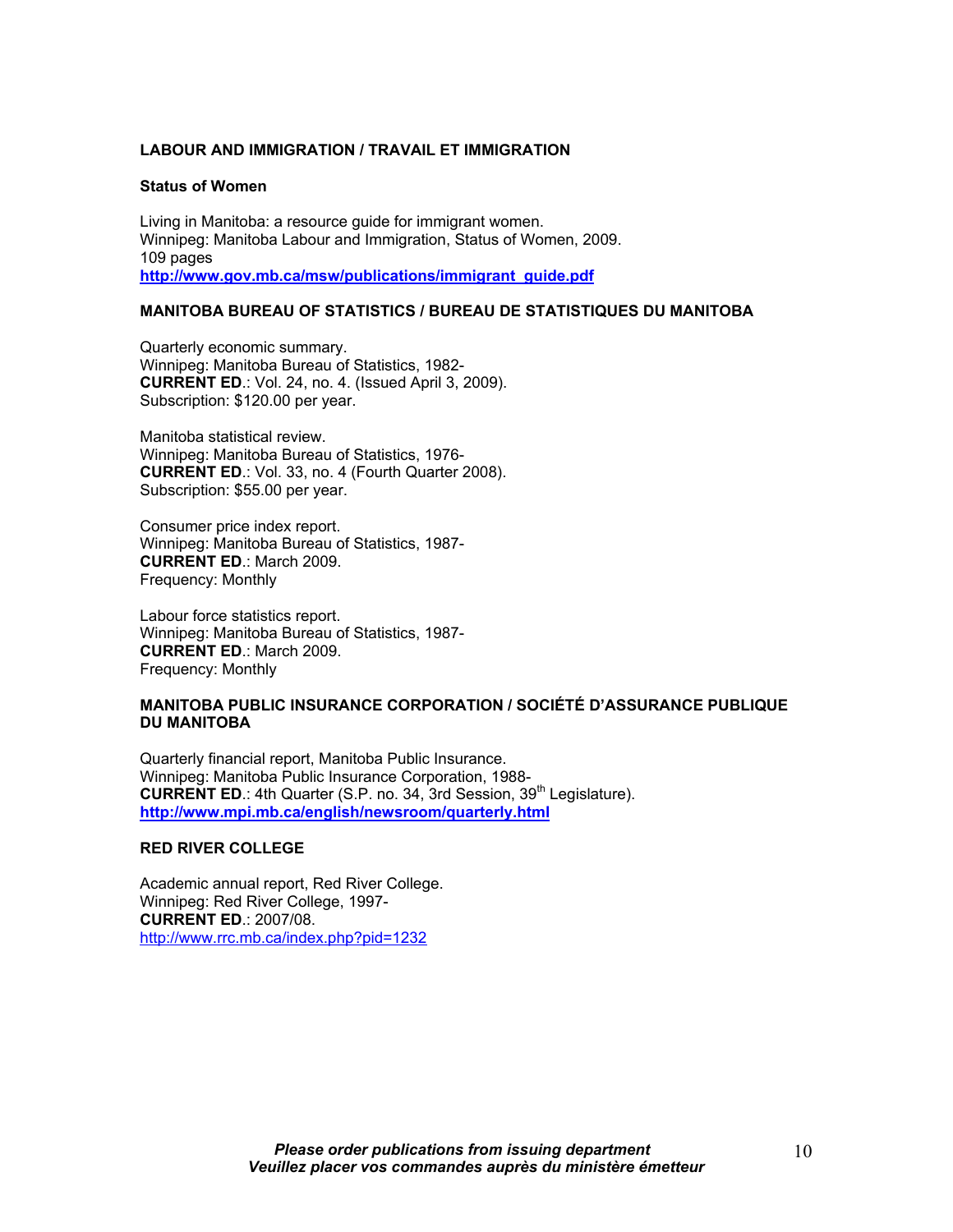# **SCIENCE, TECHNOLOGY, ENERGY AND MINES** / **SCIENCES, TECHNOLOGIE, ÉNERGIE ET MINES**

## **Energy, Climate Change and Green Initiatives / Initiatives relatives à l'énergie, au changement climatique et à la stratégie verte**

Moving forward - reducing greenhouse gas emissions from passenger vehicles in Manitoba: summary and recommendations of the Manitoba Vehicle Standards Advisory Board. Winnipeg: Science, Technology, Energy and Mines, Energy, Climate Change and Green Initiatives Branch, 2009.

1 brochure

Also available in French under title: Allons d l'avant - dans la réduction des émissions de gaz à effet de serre des voitures de tourisme au Manitoba. http://www.gov.mb.ca/stem/climate/pdf/exec\_summary.pdf

Allons d l'avant - dans la réduction des émissions de gaz à effet de serre des voitures de tourisme au Manitoba: sommaire et recommandations du Conseil consultatif des normes applicables aux véhicules.

Winnipeg: Sciences, Technologie, Énergie et Mines Manitoba, Initiatives relatives à l'énergie, au changement climatique et à la stratégie verte, 2009.

Aussi publié en anglais sous le titre: Moving forward - reducing greenhouse gas emissions from passenger vehicles in Manitoba: summary and recommendations of the Manitoba Vehicle Standards Advisory Board.

1 brochure

**http://www.gov.mb.ca/stem/climate/pdf/exec\_summary.fr.pdf**

## **Manitoba Health Research Council**

Envisioning the future: Manitoba health research strategy, provincial consensus 2006 - 2011. Winnipeg: Manitoba Health Research Council, 2006. 32 pages (Not for distribution. Print from Internet) **http://www.mhrc.mb.ca/pdfs/Envisioning\_the\_Future\_06.pdf**

Envisioning the future: Manitoba health research strategy, provincial consensus 2006 - 2011, executive summary. Winnipeg: Manitoba Health Research Council, 2006. 7 pages (Not for distribution. Print from Internet) **http://www.mhrc.mb.ca/pdfs/Envisioning\_the\_Future\_ES\_06.pdf**

## **Petroleum Branch**

Weekly well activity report: petroleum industry activity report. Winnipeg: Petroleum and Energy Branch, Science, Technology, Energy and Mines, 1979- **CURRENT ED**.: April 6-20, 2009 (3 issues). **http://www.gov.mb.ca/iedm/petroleum/wwar/**

## **SENIORS AND HEALTHY AGING SECRETARIAT / SECRÉTARIAT MANITOBAIN DU MIEUX-ÊTRE DES PERSONNES ÂGÉES ET DU VIEILLISSEMENT EN SANTÉ**

Supportive housing program: operational guidelines. Manitoba: Seniors and Healthy Aging Secretariat, 2009. 7 pages (Not for distribution. Print from Internet)

> *Please order publications from issuing department Veuillez placer vos commandes auprès du ministère émetteur*